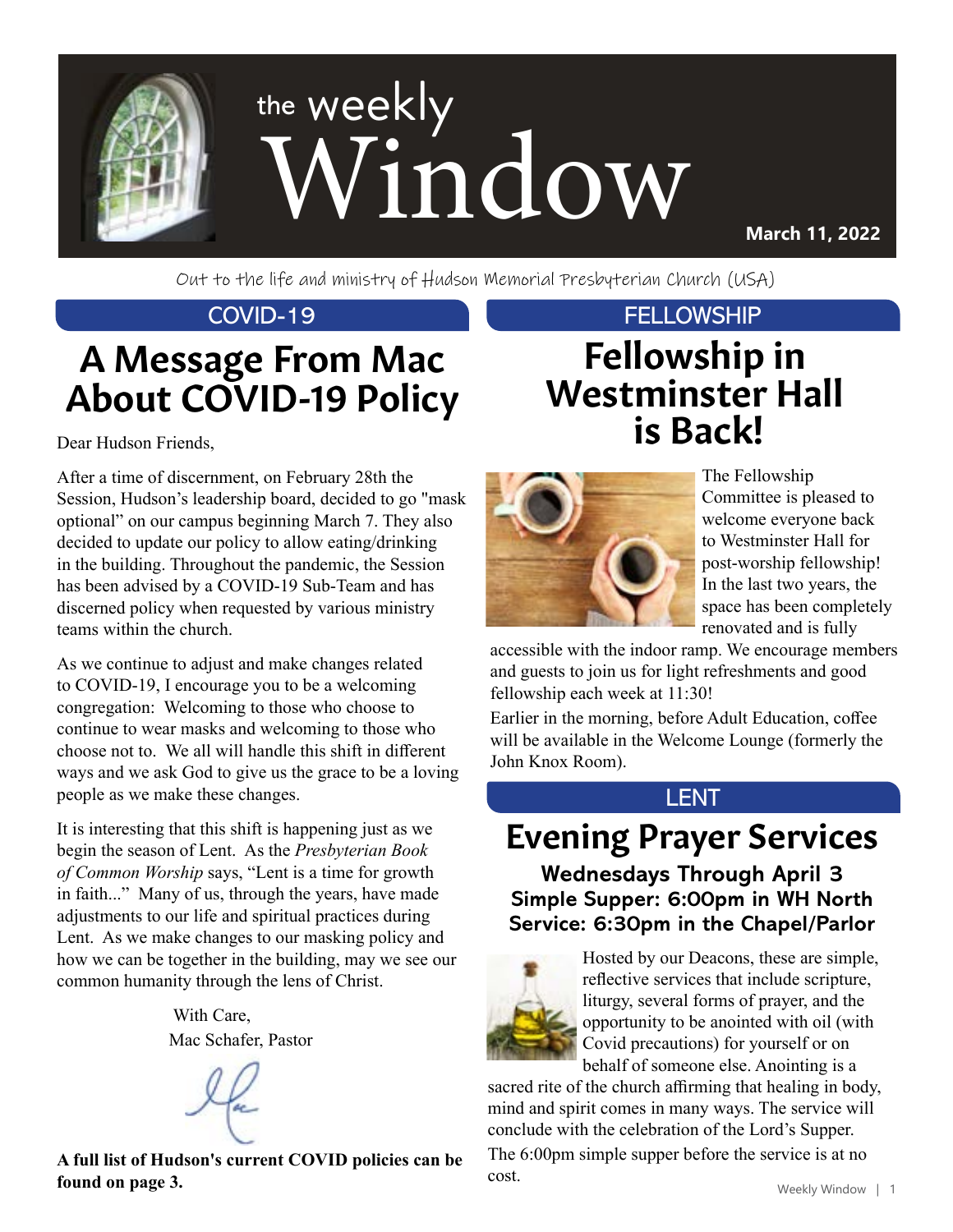#### LENT

# **LENT 2022** CREATE & RESTORE A FREE SPIRIT"

### Lent 2022: Create & Restore a Free Spirit!

"Lent" comes from an old English word for springtime, perhaps connected with the lengthening of days in this time of the year in the Northern Hemisphere. The season of Lent is a time for growth in faith—through prayer, spiritual discipline, and self-examination in preparation for the commemoration of the dying and rising of the Lord Jesus Christ. *- Book of Common Worship (2018)*

# **Devotionals**

The Lenten devotional this year is *Return to Me* by Vibrant Church Communications. These are available at the Sanctuary and church entrances. **You can find a digital version [here](https://www.hmpc.org/_files/ugd/c7995e_12441d10d4b94b7d88d05b7bd79edeeb.pdf) or on the homepage of the church website.** Use the prompts in this devotional as a guide in a daily practice of seeking God.



### Lenten Hymn

Our hymn for Lent will be #423 "Create In Me A Clean Heart, O God" which is based on Psalm 51:10-12. Each week, the congregation will sing the first verse of this hymn during Sunday worship.

## "Good News" Lenten Sermon Series

Throughout Lent, Pastor Mac will be preaching a sermon series called "Good News". We are in a time and place where we are so hungry for some relief and restoration. Our scriptures have lots of Good News that can help to build us up and strengthen us. It is our hope that these Biblical stories will restore and free the spirit within us as we move into Spring together.

# Adult Faith Formation

#### **Conversations for Lent**

Sunday mornings at 9:30am in WH South March 20 & March 27 ; April 3 & April 10

Debbie Kirk will lead our conversations as we consider how we prepare to be present at the cross when the we know how the story ends. We will discuss how to engage the narrative in a personal way that is authentic and relevant for our lives today. We will be using material from *Witness at the Cross* by Amy-Jill Levine.

#### **Friday Morning Labyrinth Walks for Lent with Pastor Mac**

During the Lenten season, Pastor Mac is offering guided labyrinth walks at various labyrinths around the city of Raleigh. Last week's walk was at the Hudson labyrinth. **The next one will be at Millbrook Baptist Church on**  Friday, March 18th at 7:30am. Our faith is spiritual, mental and PHYSICAL. These walks will allow space and guidance for silent reflection. If you have



questions, contact  [Pastor Mac.](mailto:mschafer%40hmpc.org?subject=)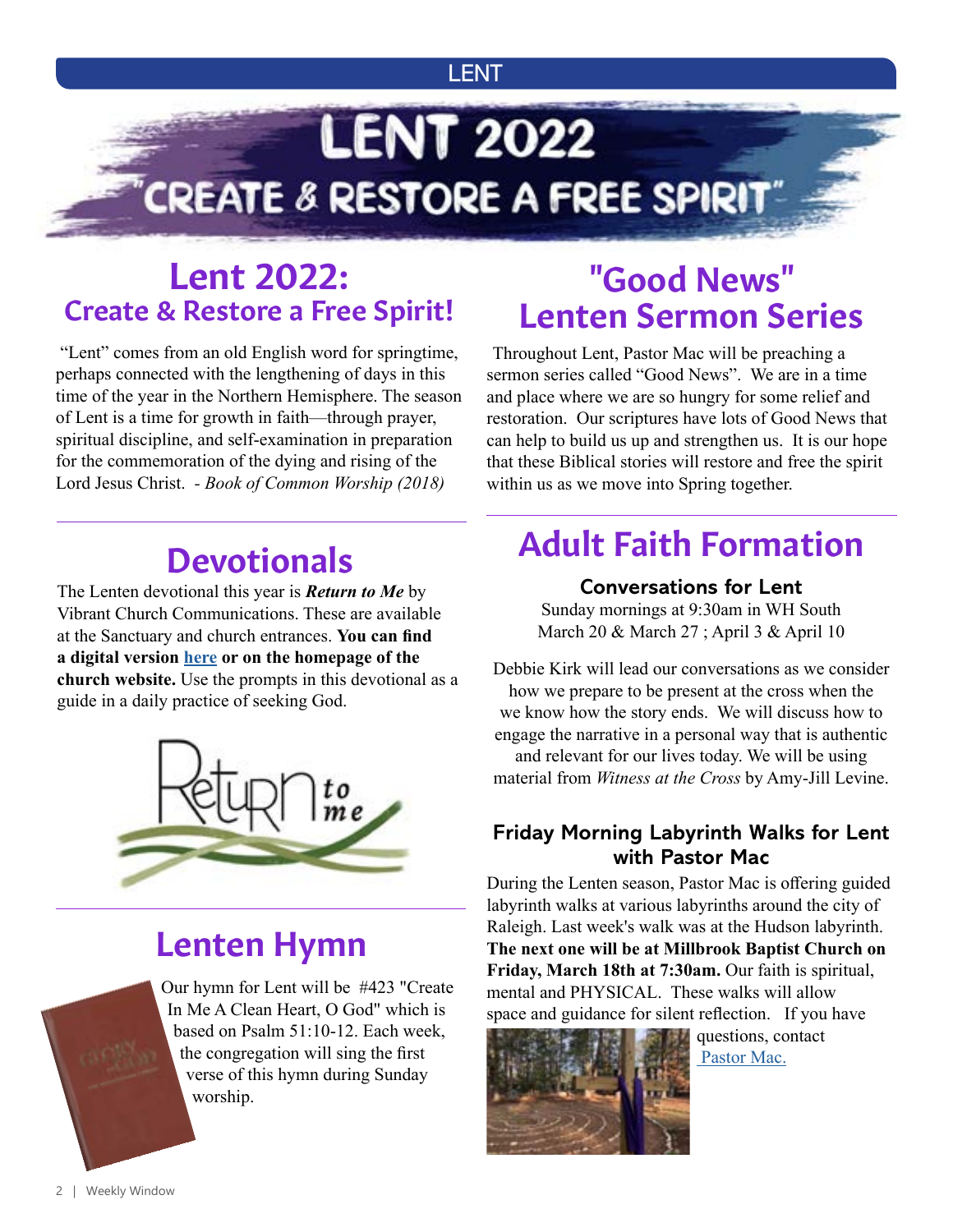## Liturgical Arts

You will see window panes in the Narthex (back of the Sanctuary) and in the Chancel area of the Sanctuary. During Lent and Holy Week, you are welcomed to grab a marker (specifically for writing on glass) and write directly on the glass either a prayer of repentance or something you wish to release from your heart or your



patterns. Please do not sign your name -- These are to be anonymous. This is a participatory element of worship (before or after) so please do feel free to use this opportunity of communal confession and repentance. These windows will also be available during the week.

### Holy Week Schedule

**Palm Sunday - April 10 10:30am Worship - Sanctuary**

#### **Maundy Thursday - April 14**

**Tenebrae & Communion Service 7:00pm - Sanctuary**

### **Good Friday - April 15**

**Noon - Hudson Sanctuary**

#### **Easter - April 17**

**7:00 am - Ecumenical Sunrise Service** Diab Amphitheater at St Timothy's School

**Breakfast available in WH from 8:00-10:00am**

**9:00am & 10:30am - Hudson Sanctuary**

#### LENT COVID-19

# Hudson's Updated Policies

The below policies have been set or reviewed by Session, the COVID-19 Sub-Team, Personnel Committee and/or the Hudson Memorial Preschool Board. All below policies are subject to change.



- The interior of the church building is mask-optional as of Monday, March 7th.
- Eating and drinking is allowed inside the church building as of Monday, March 7th.
- Church staff can work from the office or at home.
- For preschool drop-off, no parents come inside the building.
- The preschool is following NCDHHS tool kit guidance and as of Monday, March 7th is mask optional.
- Employees of HMPC (church and preschool) are required to provide proof of their COVID-19 vaccination to their supervisor.
- Any volunteer working with children 12 and under at HMPC will be required to provide proof of their COVID-19 vaccination to the Director of Children and Family Ministries or the Interim Director of Youth Ministries prior to volunteering with children 12 and under.

### CHANCEL FLOWERS

# Flower Donations

Secure a date to honor or remember someone with a floral arrangement. To sign up, or for more information, refer to the flowers bulletin board outside Room #103.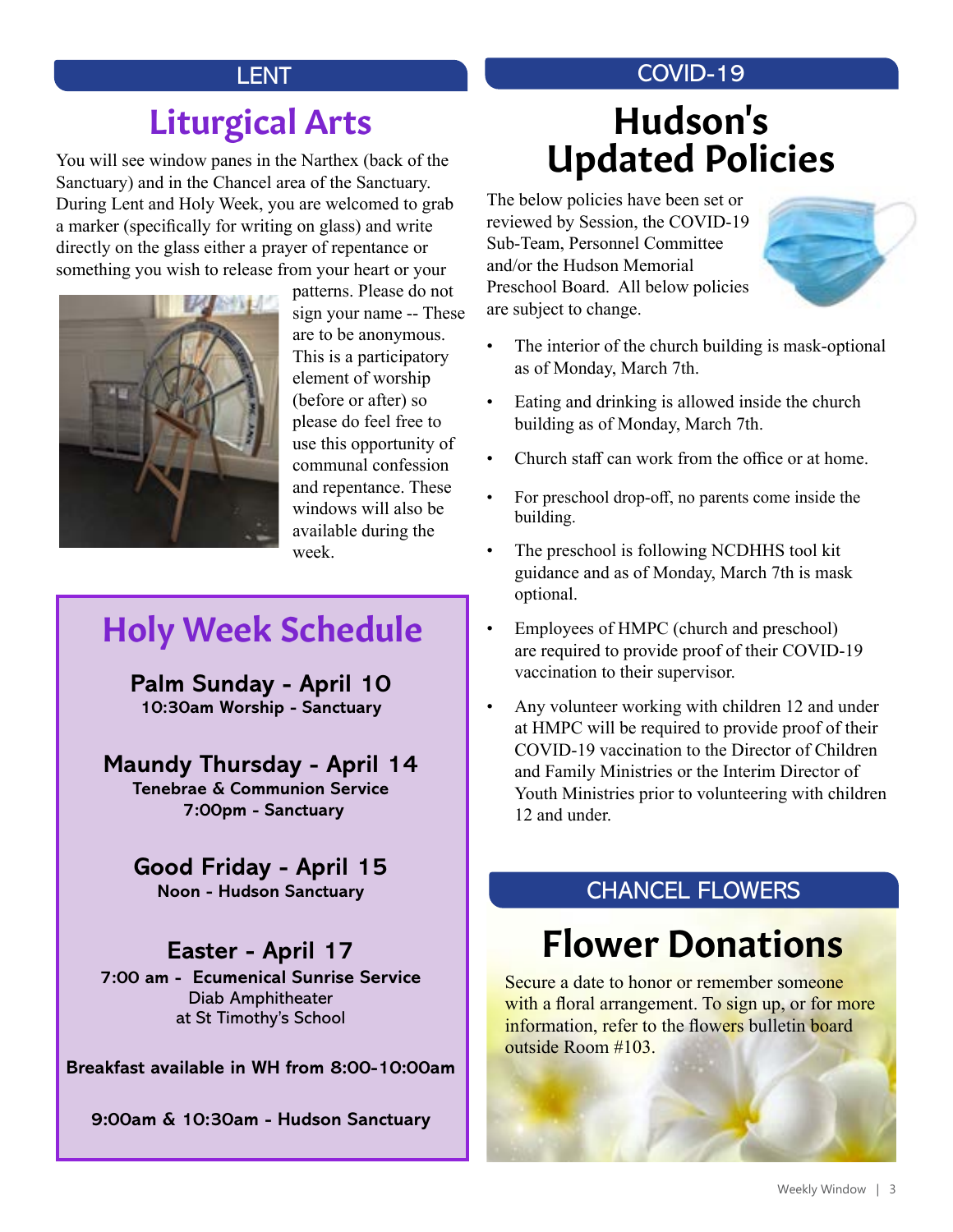### FAITH FORMATION

### The Gathering **Sunday Mornings | 9:30 -10:20am**



**WH South**

#### **Exploring a Hunch Through the Lens of Faith Here's the Deal: Led by Rev Jimmy Hulsey** Through March 13

All are invited to explore a hunch: that we Christians have known God's special care throughout our lives, and we are also troubled by so much that seems wrong in the world. In short, we are curious about what God is up to. The image I have in mind for this study is a magnifying

glass. Let's look through the lens of our faith to see more clearly how God cares for us and how God's heart beats with a suffering world.



#### **WH North**

**Parables from the Back Side Led by Gil Graybill, John James, John Oldenburg, and Fred Woodward**  Through Mid-spring

"Ponderings" is a conversation all are welcome to join any Sunday, no preparation needed. We use scripture, commentaries, and current events to frame our discussions. Gil Graybil, John James, John Oldenburg, and Fred Woodward facilitate the group. We'll begin 2022 with the book *Parables from the Back Side, Bible Stories with a Twist,* in which J. Ellsworth



Kalas offers fresh insight into 12 of Jesus' parables by considering them from the perspective of a minor or unsympathetic character. We hope you will explore them with us.

### Waking Up With The Word **Tuesday, March 15| 6:30am| Zoom**

 All men are invited to join this group via Zoom for scripture reflection, discussion, fellowship and coffee. The group uses an ancient Bible study process called Lectio Divina. We look at the passage that will be preached on the upcoming Sunday.

The study revolves around 3 questions:

• What is a word or phrase that stands out to you?

• Allow that word or phrase to develop into a memory from your life, a though on the passage or metaphor

• What is Christ calling you to through the passage? No previous Bible study experience is needed. It is



a great group of guys who are welcoming and wise in their comments. For our in-person meetings, coffee and Bibles are provided. [If you have questions](mailto:mschafer%40hmpc.org?subject=)  [or would like to be added to the](mailto:mschafer%40hmpc.org?subject=)  [email distribution list, please](mailto:mschafer%40hmpc.org?subject=)  [contact Pastor Mac.](mailto:mschafer%40hmpc.org?subject=)

Upcoming Book Study **5:00-6:30pm Sunday Evenings March 13, 20, 27; April 3, 10, 24**

#### **Room 200**

As our congregation participates with members of the Interfaith Coalition on the Habitat Build this spring, it is a good time to learn more about different faith traditions. The Adult Committee is offering a Sunday evening study and conversation using the book *Holy* 



*Envy: Finding God in the Faith of Others* by Barbara Brown Taylor. The study will be facilitated by Debbie Kirk. The cost of the book is \$12.

 If you are interested in attending or would like more information contact Debbie Kirk at [dkirk@](mailto:dkirk%40hmpc.org?subject=) [hmpc.org.](mailto:dkirk%40hmpc.org?subject=)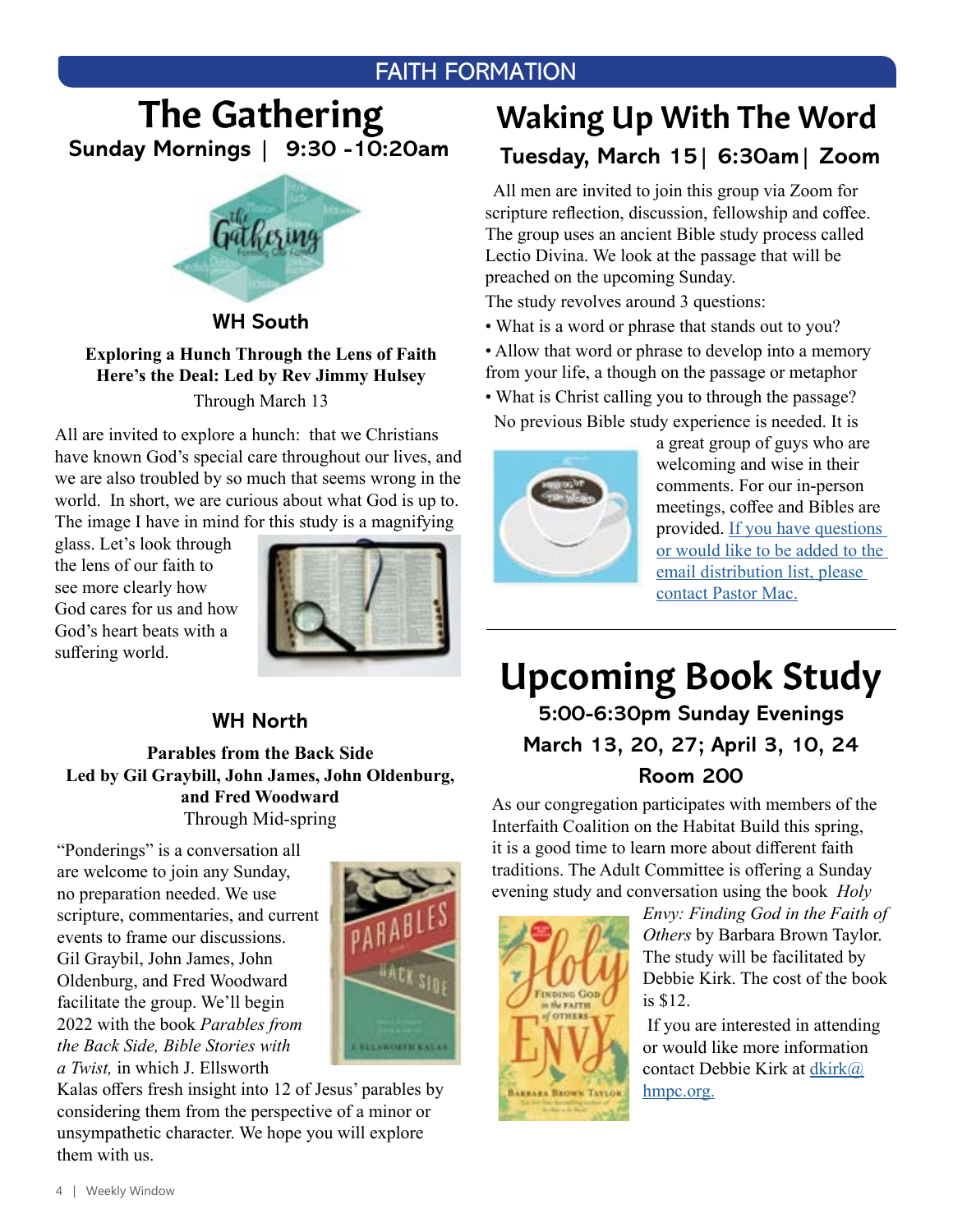### FAITH FORMATION

### Montreat Women's Connection Conference

#### **Update from Debbie Kirk**

**"***Claimed For More: Wholehearted Living When We Are All Out Of Sorts"* **with Keynote Speaker Sarah Bessey August 12-14** 

There is still space available to attend, though much of the housing is full. If you have registered, please let me know where you are staying so I have an accurate list of where our group is. If you have not registered, check the Montreat [website](https://montreat.org/events/wc-2022) ASAP. All fees are refundable until the end of June, less a small processing charge, so if you are considering attending you should go ahead to secure accommodations. If you need assistance, contact Susan Akduman, the Conference Registrar at 828.419.9829 or email her at [susana@montreat.org](mailto:susana@montreat.org). She is very helpful and will work with you on what you need. Contact me at  $\frac{dkirk(\omega)hmpc.org}{dt}$  with any questions about the conference and our group!



### Coffee & Conversation **A Time for Parents During Children's Music**

Hey Parents! While your children are enjoying music from 11:30-12:15pm, we invite you to join us in the Parlor for Coffee and Conversation! We hope this can



be a weekly time of community which will allow you to deepen relationships with other families in the church. This Sunday, Pastor Mac will be leading the discussion.

# Women at the Well

Women at the Well welcomes women of all ages and stages to join us! The two groups have a different format, time and content.

**The weekly group** meets Wednesday mornings from 9:15-10:30am and uses a particular book chosen each semester as a guide for shared conversation, reflections, and prayer. The winter semester began in January using *If God is Love Don't Be A Jerk: Finding A Faith That Makes Us Better Humans* by John Pavlovitz. Please contact Debbie Kirk [dkirk@hmpc.org](mailto:dkirk@hmpc.org) for more information.

**The monthly group** meets on the fourth Thursday of each month at 6:00pm and uses a podcast as the basis for discussion on topics of interest. This group typically meets over dinner in a local restaurant with meetings on Zoom if necessary. Recent podcasts have included those with Diana Butler Bass, Anne Lamott, Kate Bowler, and Bishop Michael Curry. Both groups



are wonderful opportunities for women to get to know each other as we discuss the intersection of culture and faith and our own spiritual journeys. If you would like to be added to the distribution list, let Debbie Kirk know [dkirk@hmpc.org.](mailto:dkirk@hmpc.org)

## ANNUAL REPORT 2021 Annual Reports



If you were unable to attend the Annual Meeting on February 13th, hard copies of The 2021 Annual Report are available on the first floor hallway of the church. This 40 page booklet highlights the ministry from 2021 and is a great way of getting an overview of the church's ministries, our strengths and growth areas.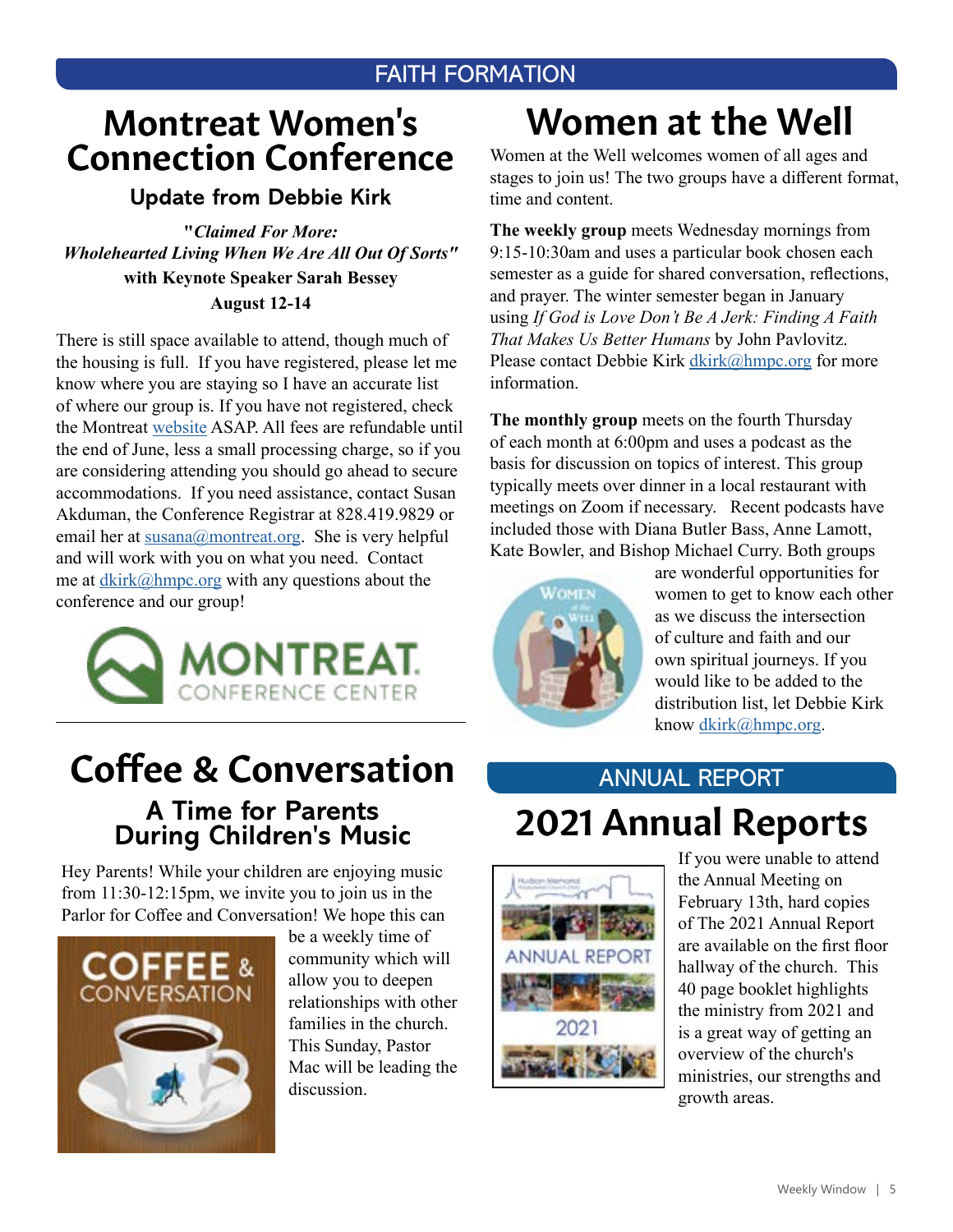### **MISSION**

# Interfaith Build Kickoff A Success!



Last Saturday was the kickoff for the 2022 Interfaith Build. It was a great kick-off weekend! On Saturday, we built all of the interior and exterior walls for the 1st



floor in the warehouse in less than 2 hours! Then we had a great kick-off ceremony and stood most of the walls. *(Photo on left)* Habitat Wake is one of the largest affiliates in the country and its

mission is to address the tremendous need for affordable housing in our community. Hudson Memorial has a long history with Habitat of Wake County since 1998, when we were the first church to individually sponsor a home. In all these years, we have participated in countless builds, and a decade ago participated in an Abraham Build with members of the Jewish, Islamic and Christian communities. Out of that shared experience was born the Interfaith Coalition which includes more faith communities and groups who share the core belief that loving our neighbor requires commitment to people who are in most need.

HMPC members have found the Interfaith Build a wonderful opportunity to establish relationships with our coalition members as we work alongside one another. This year's coalition participants are: Islamic Association of Raleigh, Sikh Community, Beth Meyer Synagogue, St. Paul's Christian Church, Raleigh Mennonite Church, Highland United Methodist Church, Unitarian Universalist Fellowship of Raleigh, Jewish Family Services, Temple Beth Or, Hudson Memorial

Presbyterian Church, Unity of the Triangle, Triangle Interfaith Alliance, First Church of Christ Scientist, Hindu Society, Kadampa Center and Sai Center.

Registration for volunteers is open, and each workday will be staffed by three faith communities. For more information, contact Cary Dickerson [cdickerson@hmpc.](mailto:cdickerson%40hmpc.org?subject=) [org](mailto:cdickerson%40hmpc.org?subject=) or Debbie Kirk [dkirk@hmpc.org](mailto:dkirk%40hmpc.org?subject=)

**TO REGISTER, please sign up using BOTH links**  (Habitat's link and Hudson's SignUp Genius Link):

**HMPC link here:** [https://www.signupgenius.com/](https://www.signupgenius.com/go/4090445ada82ca46-habitat) [go/4090445ada82ca46-habitat](https://www.signupgenius.com/go/4090445ada82ca46-habitat)

**Habitat link here:** [http://vhub.at/interfaithbuild](https://habitatwake.volunteerhub.com/lp/interfaithbuild?format=0&filter={})

### **HMPC General Mission Fund** Special Offering for March

Our Special offering for March is for the General Mission Fund. These funds will be used at the discretion of the Mission Committee and will enable us to expand our outreach into the community.

You may place your donation in the offering plate, mail it, [donate online](https://www.eservicepayments.com/cgi-bin/Vanco_ver3.vps?appver3=Fi1giPL8kwX_Oe1AO50jRnQ574HZh5kFEHVJ6e5We_Us4NSQukCYDzKLUtTTUlsf2EvVVAEjqawDomKT1pbouTsRltlX7QEmZN4jxtbsYBc=&ver=3) or text to give. Here is how to text to give: Text donation amount with the word "GenMission" to 888-906-0744 (Example: 25 genmission).

### Tend My Sheep **The Green Chair Project Collecting March 27**

The Tend My Sheep collection for March is for The Green Chair Project. We will be collecting items needed to set up a bathroom in a new home. We would like new towels, shower curtains with liner and rings, bath rugs and other bath accessories. The Green Chair Project uses "essential furnishings donated by our community to help neighbors in need facing challenges of homelessness, crisis or disaster. Lives change when families or individuals are nurtured and sustained in well-equipped homes."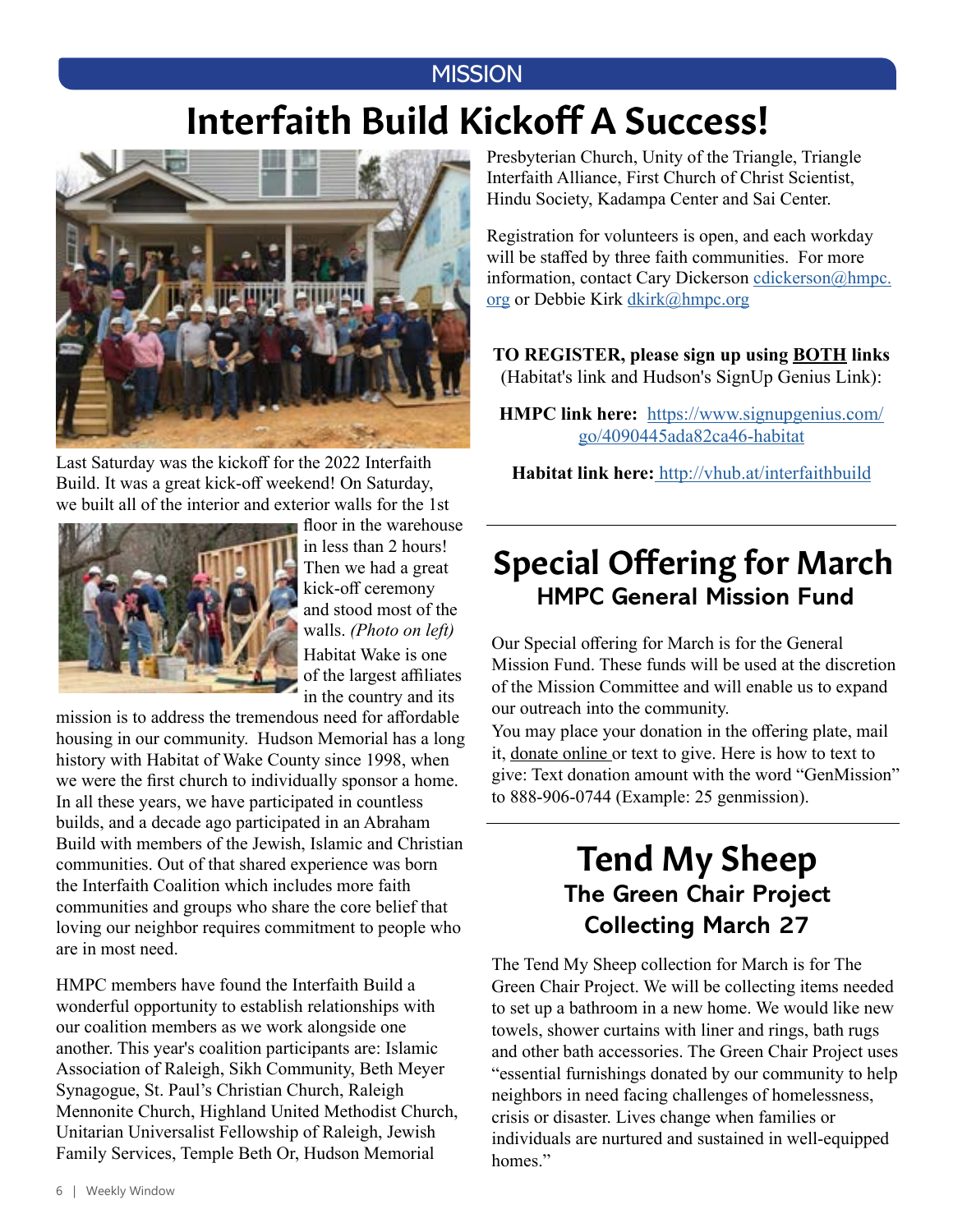### CHILDREN'S MINISTRY Children's Faith Formation Library

We are excited to announce new additions to our Children's Faith Formation Library!



This library is located in the lobby by the Westminster Hall church entrance and contains wonderful stories **D<sub>f</sub>** for families to borrow to read at home. There are a wide variety of stories from the Bible and books about who God is. We have also added beautiful books about Kindness, Inclusion,

Diversity, Friendship, and Self-Expression. These books can serve as great conversation starters with our children about these important values at the center of our faith.

#### **New Book of the Week: "Have You Filled a Bucket Today?"**

One of our new stories is called *Have You Filled a Bucket Today?* by Carol McCloud. While using a simple metaphor of a bucket and a dipper, the author illustrates that when we choose to be kind we not only fill other's



buckets, but our own bucket too. All day long we are either filling or dipping into other's buckets by what we say and do. This book is a great visual representation for children of how easy and rewarding it is to express kindness and love by "filling each other's buckets." Whether you have small children at home or just have few minutes to spare after Worship, we hope you will stop by the library and take a look!

### YOUTH MINISTRY

# Sunday, March 13th **SUNDAY MORNING:**

**Explorers Class** (5th-7th grade) will meet at 9:30am in the HS Sunday School Room

**Confirmation Class** (8th grade+) will meet at 9:30am in Geneva Hall

### **SUNDAY AFTERNOON:**

**Youth Music** at 4:30pm - Westminster Hall

**MS/HS Youth Group** at 5:00 - 7:00pm

### **LOOKING AHEAD:**

**Sunday, May 1 Confirmation Sunday (8th grade youth)**

All Confirmands and Mentors meet at 9:30am in Westminster Hall.

### PRESCHOOL NEWS

### This Week At School **By Dorothy Roche**

This week, the children have been exploring color, mixing colors with paint, and of course creating rainbows just in time for St. Patrick's Day. In music and movement, the children have been dancing with rainbow ribbons and learning the Leprechaun dance!

We are looking forward to "Donut Days" for the first time in 2 years as we invite parents in for a classroom visit and donut at drop-off. We appreciate our families as they have patiently awaited the return of past times.